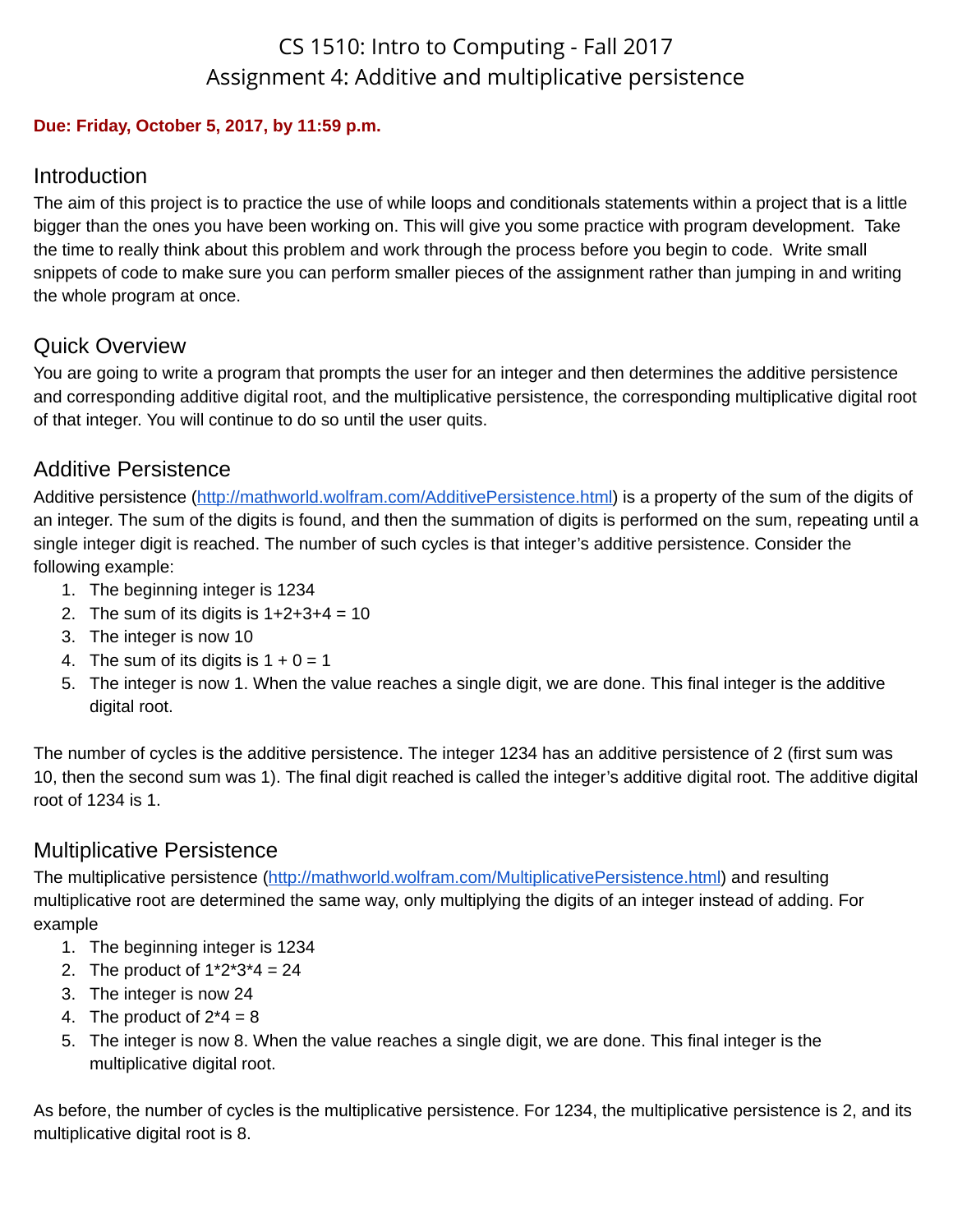## Program Specification

In a file named **persistence.py** you should write a program that runs as follows:

- 1. Ask the user for an integer.
- 2. If the integer is less than 0, that is a signal to quit the program.
- 3. If the given integer is a single digit, report it's additive persistence and multiplicative persistence as 0 and both its additive and multiplicative root as itself.
- 4. If the given integer is more than a single digit, find the additive/multiplicative persistence and additive/multiplicative root of the given integer and report the results to the user
- 5. If the value was non-negative continue by prompting the user until they quit.

## Getting Started

- 1. Start by understanding the process. Go through the examples in this program specification with paper and pencil, and also try it with new numbers.
- 2. Use what you learned about the process to write a design document. You might want to write your document in bullited form that almost resembes code (and not a big paragraph). To start, break the problem into parts. Some parts (but not all) that will be needed are:
	- gather input from the user
	- check for negative numbers (the quit condition)
	- a part that sums the digits of a number
	- a part that looks at the sum, and if it still has multiple digits, repeats the process that sums the digits of a number.
- 3. Create the persistence.py as usual.
- 4. Use the design document for code comments and to write small pieces of your code at a time.
- 5. Test each piece before moving on to the next.
- 6. Get the whole thing to work with one or the other (additive, multiplicative) before you address the other.
- 7. How do you get the digits of an integer? Look at a combination of integer division (//) and modulo (%) operators on integers. Try it out first. You *must not* convert your integers to strings to extract the digits.
- 8. FOR DEVELOPMENT PURPOSES ONLY, I would add some "diagnostic output" so you can be sure things are working as they should. For example, for each pass through the loop of the additive (or multiplicative) persistence, print each new integer created. *This should be removed before you make your final submission.*

Example during development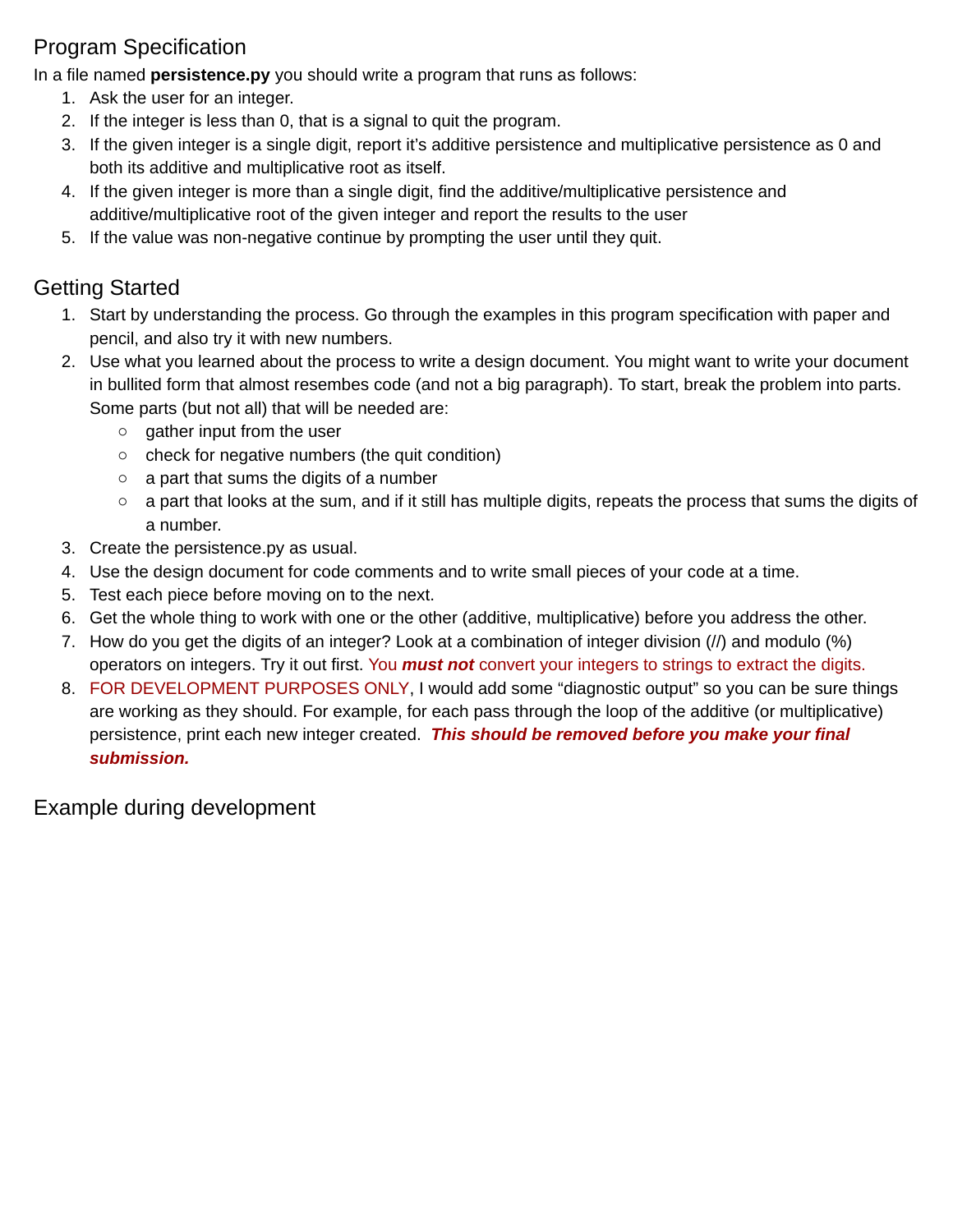What number should I use for my calculations? 999 Addition New Value: 27 New Value: 9 Multiplication New Value: 729 New Value: 126 New Value: 12 New Value: 2 For the integer: 999 Additive Persistence=2, Additive Root=9 Multiplicative Persistence=4, Multiplicative Root=2 What number should I use for my calculations? 1234 Addition New Value: 10 New Value: 1 Multiplication New Value: 24 New Value: 8 For the integer: 1234 Additive Persistence=2, Additive Root=1 Multiplicative Persistence=2, Multiplicative Root=8 What number should I use for my calculations? 2 Addition Multiplication For the integer: 2 Additive Persistence=0, Additive Root=2 Multiplicative Persistence=0, Multiplicative Root=2 What number should I use for my calculations? -1 Thanks for playing along!

Note that the cycles demonstrate the use of "diagnostic output" (see (8) under "Getting Started"). Your final program should not print out such diagnostic output.

Example of final deliverable